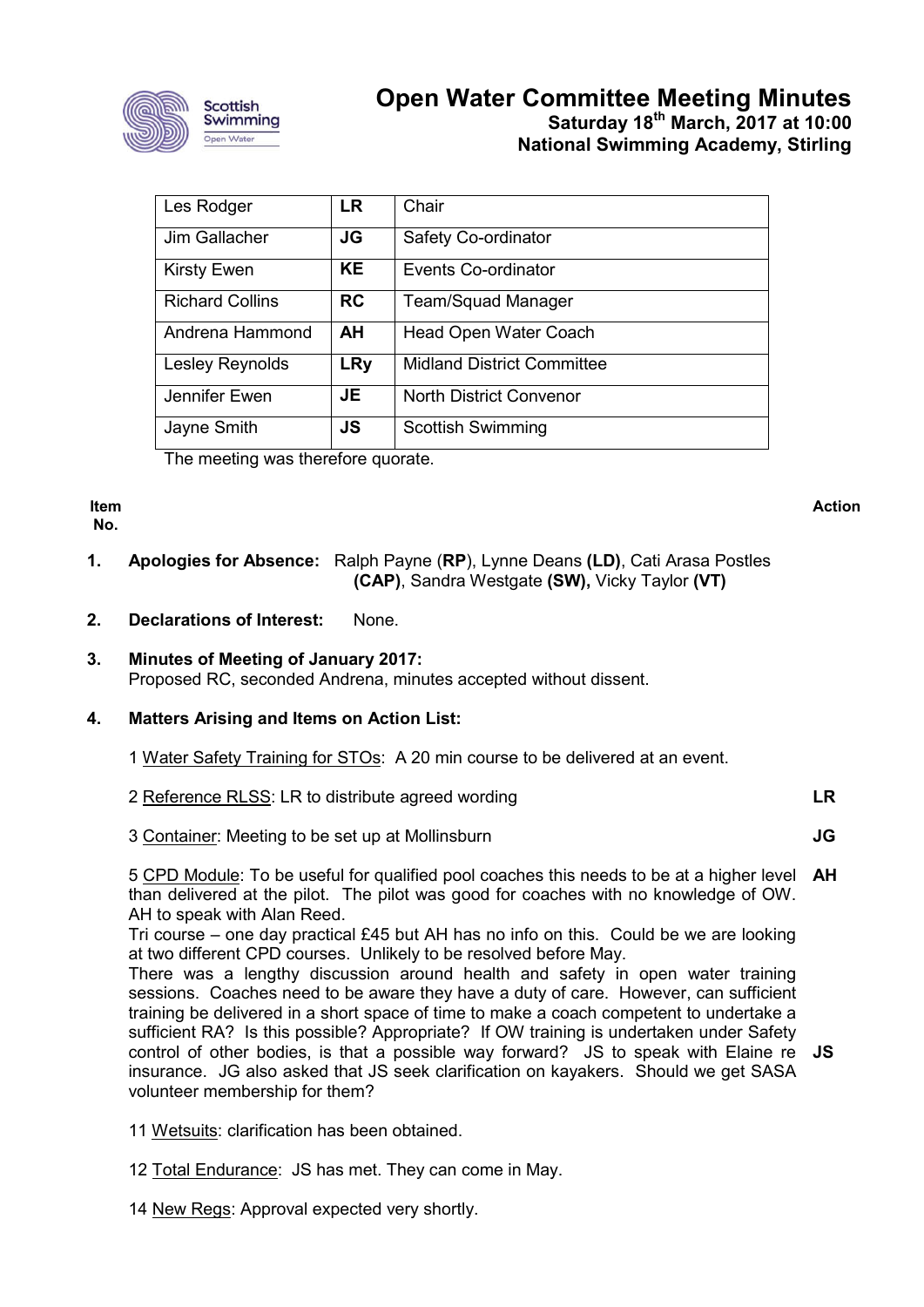16 Safety Officer Training: No significant change needed to document immediately. Still in discussion with ASA.

- 19 Neptune Steps: GR4 approval obtained.
- 20 Dates are fine with OWR
- 21 Feeding boat: KE will email Venachar Sailing Club
- 26 Parka Order: has arrived.
- 28 Kit stock take: Should do soon.
- 30 Budget application made, no response yet.
- 32 NSTO Committee has been advised of OW training at Stirling (13 May)
- 33 ASA advised of our opinions on their OWSTO document

37 Midland have advised that GP events are to be 5k and 3k.

### **5. Correspondence/Reports:**

Credit Card Agreed to be to RC, £1k credit limit. LR to ask office if AH would be **LR** allowed a card as backup. LR to send form to RC, to return to office. **RC**

Short discussion on ASA document on costume variations for religious, etc reasons. Committee has no issues in principle as long as whatever is proposed will not significantly impact safety. LR to advise NSTO Committee and we will wait for guidance **LR** back from them.

### **6. Governance:**

New Regs expected to have formal approval very shortly (within days). Based on this, the Committee approved:

- a) Document prepared for website with summary of rule changes
- b) Document prepared for website on extents of wetsuits
- c) Events Guidance 2017
- d) Modified Risk Assessment template

These to be sent to office to go on website.

The new rules need to be highlighted prominently on the website and entry information. We should also add information that Aquasphere/Total Endurance can provide wetsuit hire, either for individual events or for a season, with a discount for members. JS to send URL link to LR. **CAP, KE, LD, JE, VT, LR JS LR**

Page to be prepared for website by LR.

Risk Assessment template to include a one-line example by way of illustration. Note if using last year's RA as a starting point, that there has been a "scoring system " added.

FINA Approved wetsuits will not be available in 2017, so it is understood that the new FINA rules should be applied sensibly by Technical Officials until this is resolved.

### **7. National Team / Squad:**

RC has written to prospective Team members. Five replies to date. Scott Deans, Mark Deans, Marshall Illingworth and Keanna McInnes have accepted. Alyshia McCracken has declined due to university commitments.

**KE**

**LR/JG**

**LR**

**Organisers**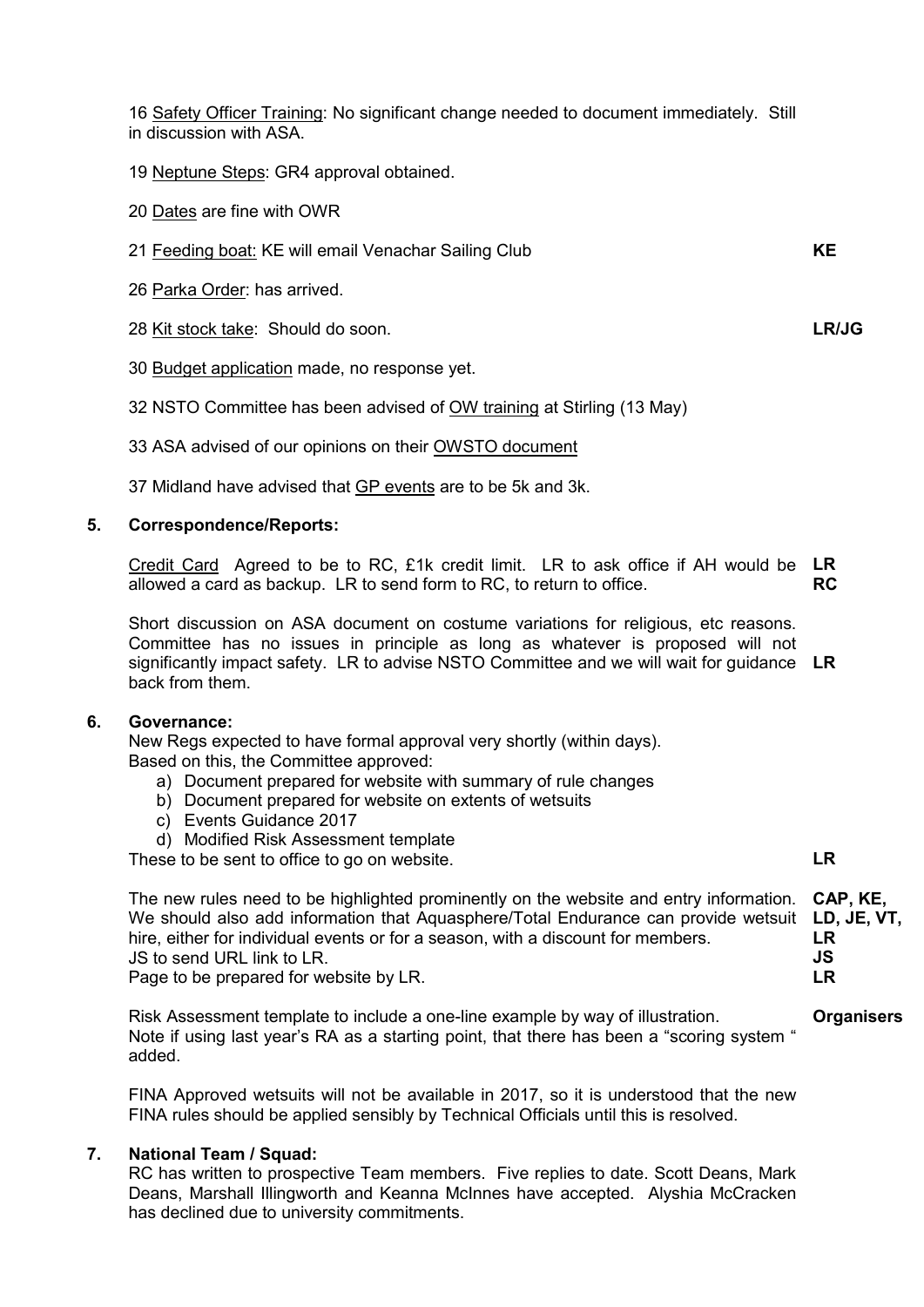Looking for date and venue for training day.

Overseas camp: Early/mid season problematic since there are few that do not clash with other major events. Late season preferred.

Is the Majorca training camp going ahead this year? No info.

Blue parkas to be given to Team. Others can buy purple parkas.

Kit: This is moving forward but there is a problem with the low numbers. We will combine the athlete and STO kit order and see if that helps to resolve it. We want the kit before the first event, to raise the profile of the Team. The intent is to ask swimmers to wear the Scottish kit beforehand, but if they wish to wear club kit at presentations, then that would be fine/appropriate.

Need kit at start of season – ties into marketing.

Publicity – local papers, etc. Organisers to consider.

Only minor changes to selection policy and flowchart proposed. Agreed. LR to amend and send to go on website. **LR**

### **8. Domestic Events:**

Online Entry

Draft set up. Open event information and then click on a link to book.

Suggest click on a box to state "I have read and understand the new 2017 FINA rules on wetsuits", or similar.

East:

| Need meeting at Lochore in next week or two, since we are running tight to this.          | <b>CAP</b> |
|-------------------------------------------------------------------------------------------|------------|
| Loch Ore Challenge: Say 11:30 briefing for a noon start. 30 entries maximum.              |            |
| LR to send 2015 info to JS in absence of CAP today.                                       |            |
| Separate transport and assistance will be needed for this event, since JG and OWR will LR |            |
| be at Knockburn the previous day.                                                         |            |
| Water test will need to be earlier since the Monday is a bank holiday.                    | <b>CAP</b> |
|                                                                                           |            |

### SNOWs:

Meeting required at Venachar with Paul Wilson and sailing club re proposed Para event.  $2<sup>nd</sup>$  April suggested. LR to contact Paul. KE to contact Sailing Club **LR/KE**

North:

First draft meet info submitted. No challenge event in 2017. Consider for 2018.

#### Come and Try:

Loch Lomond (new). Others will be tri-related with extra events. Bookings open this week.

Can we get get information to give out at SNAGs? Flyer by Marketing (to be cc'd).

Do we need a few more flags? Worth considering.

Aquasphere/Total Endurance will supply their own gazebo, so we don't have to worry over this.

Scottish One Mile: No news at this point as to whether this is happening or not. Please add Richard to the list of SASA attendees if it is.